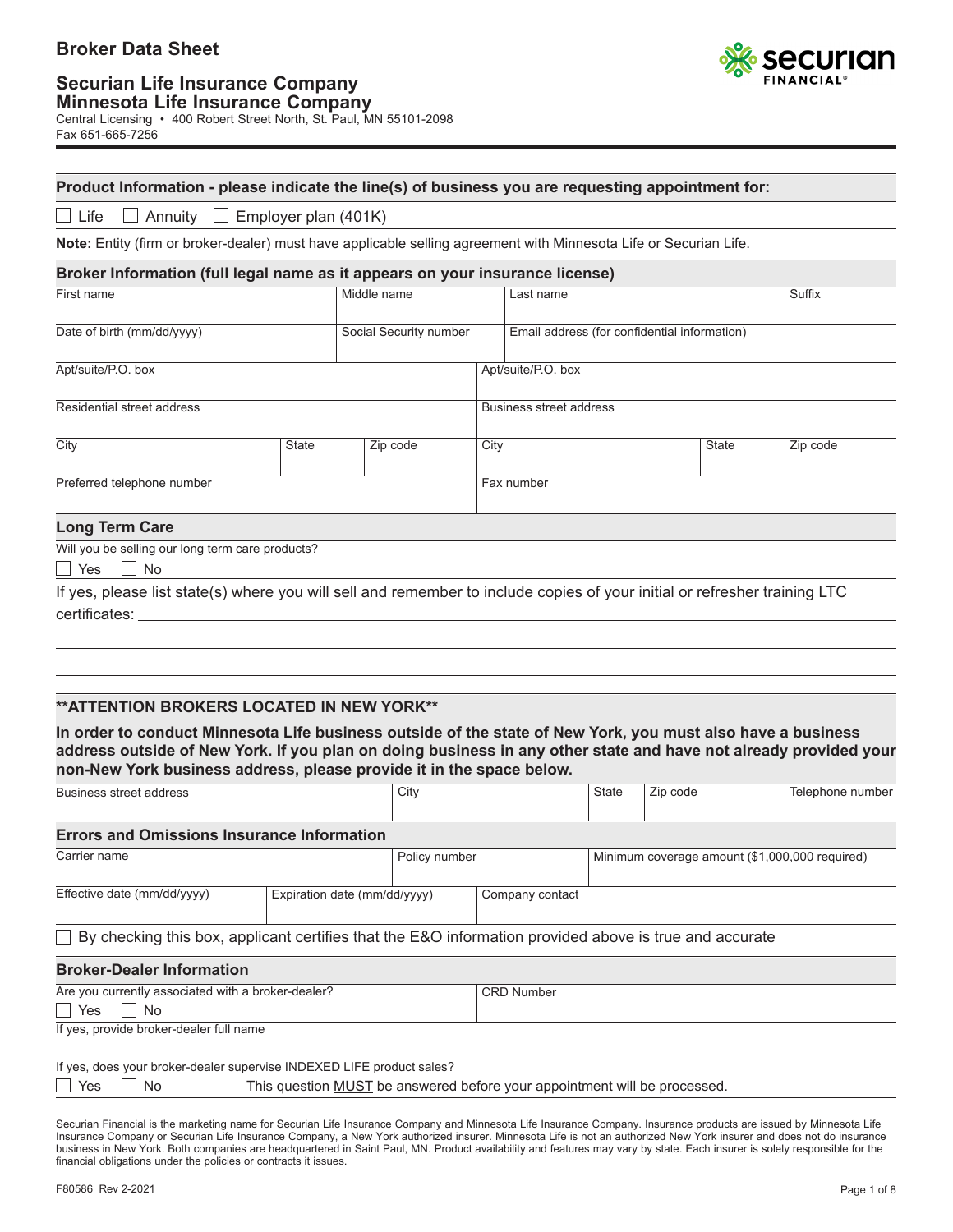**Important Note: Failure to accurately respond to the declarations below will be taken into consideration when assessing your application and may lead to the declination of your appointment request. Please be sure to carefully review your responses before submitting this form.**

### **Broker Declaration**

| If you answer "Yes" to any questions, give full details, including all relevant information under explanation. Use |    |  |  |  |
|--------------------------------------------------------------------------------------------------------------------|----|--|--|--|
| additional paper if necessary and attach any supporting documents.                                                 |    |  |  |  |
| Yes                                                                                                                | No |  |  |  |
| 1. Have you, or an organization over which you exercised management or policy control:                             |    |  |  |  |

| T. Trave you, or arr organization over written you exercised management or policy control.                |   |  |
|-----------------------------------------------------------------------------------------------------------|---|--|
| a. filed a bankruptcy petition or been the subject of an involuntary bankruptcy provision in              |   |  |
| the last 10 years?                                                                                        |   |  |
| b. ever been charged with, indicted for, convicted of or pled guilty or nolo contendre to any             |   |  |
| felony or misdemeanor other then a minor traffic offense?                                                 |   |  |
| 2. Do you have any unsatisfied judgments, garnishments, collections or liens against you?                 |   |  |
| 3. Has a bonding or surety company denied, ever paid out on, or revoked a bond for you?                   |   |  |
| 4. Have you individually, or has a company you exercised control over, ever had an insurance license or   |   |  |
| appointment, or a securities registration, or an application for such, denied, suspended, cancelled or    |   |  |
| revoked?                                                                                                  |   |  |
| 5. Has any state or federal regulatory agency, legal body or self-regulating authority:                   |   |  |
| a. ever sanctioned, censured, penalized or otherwise disciplined you?                                     |   |  |
| b. ever filed a complaint against you?                                                                    |   |  |
| 6. Have you ever been or are you currently party to an insurance or investment related consumer initiated | L |  |
| complaint or proceeding?                                                                                  |   |  |
| 7. Have you ever been or are you currently involved with, or party to:                                    |   |  |
| a. any litigation?                                                                                        |   |  |
| b. the subject of any investigation?                                                                      |   |  |
| 8. Have you ever been discharged or permitted to resign?                                                  |   |  |
| If YES, please state the reason: _________                                                                |   |  |
|                                                                                                           |   |  |

Explanation: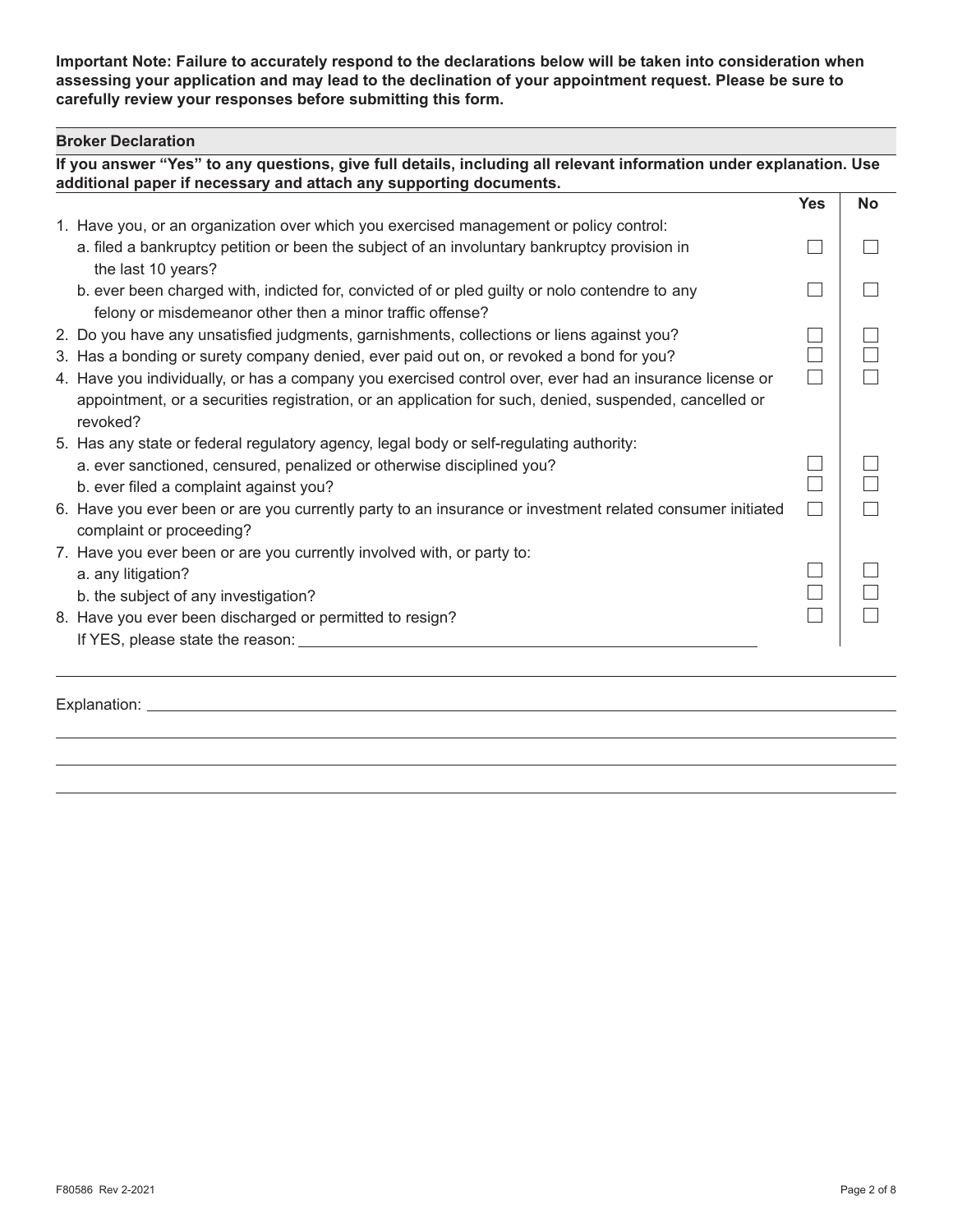# **California Consumer Privacy Act Collection of Personal Information Notice**

Securian may collect and disclose the following types of personal information:

- Identifiers such as name, address, IP address, and Social Security number
- Information that identifies, relates to, describes, or is capable of being associated with or describes a particular individual such signatures, physical characteristics, and financial information
- Characteristics of protected classifications under California or federal law such as sex, age, or military or veteran status
- Commercial information such as records of services purchased
- Biometric information
- Internet or other electronic network activity information
- Geolocation data
- Audio, electronic, visual, thermal, olfactory, or similar information
- Professional or employment related information
- Education information
- Inferences drawn from personal information used to create a profile

Securian collects personal information for business uses including:

- Providing, administering, and marketing financial services
- Reviewing and improving our business practices and results
- Determining how to serve our customers and partners better
- Staying in contact with individuals
- Evaluating and reaching out to prospective employees and business partners
- Analyzing activities and use features on our websites
- Detecting and preventing fraud and misuse
- Ensuring Securian meets its legal obligations
- Providing access to Securian facilities and systems

You can find more information about our privacy policies at https://www.securian.com/privacy-notices.html.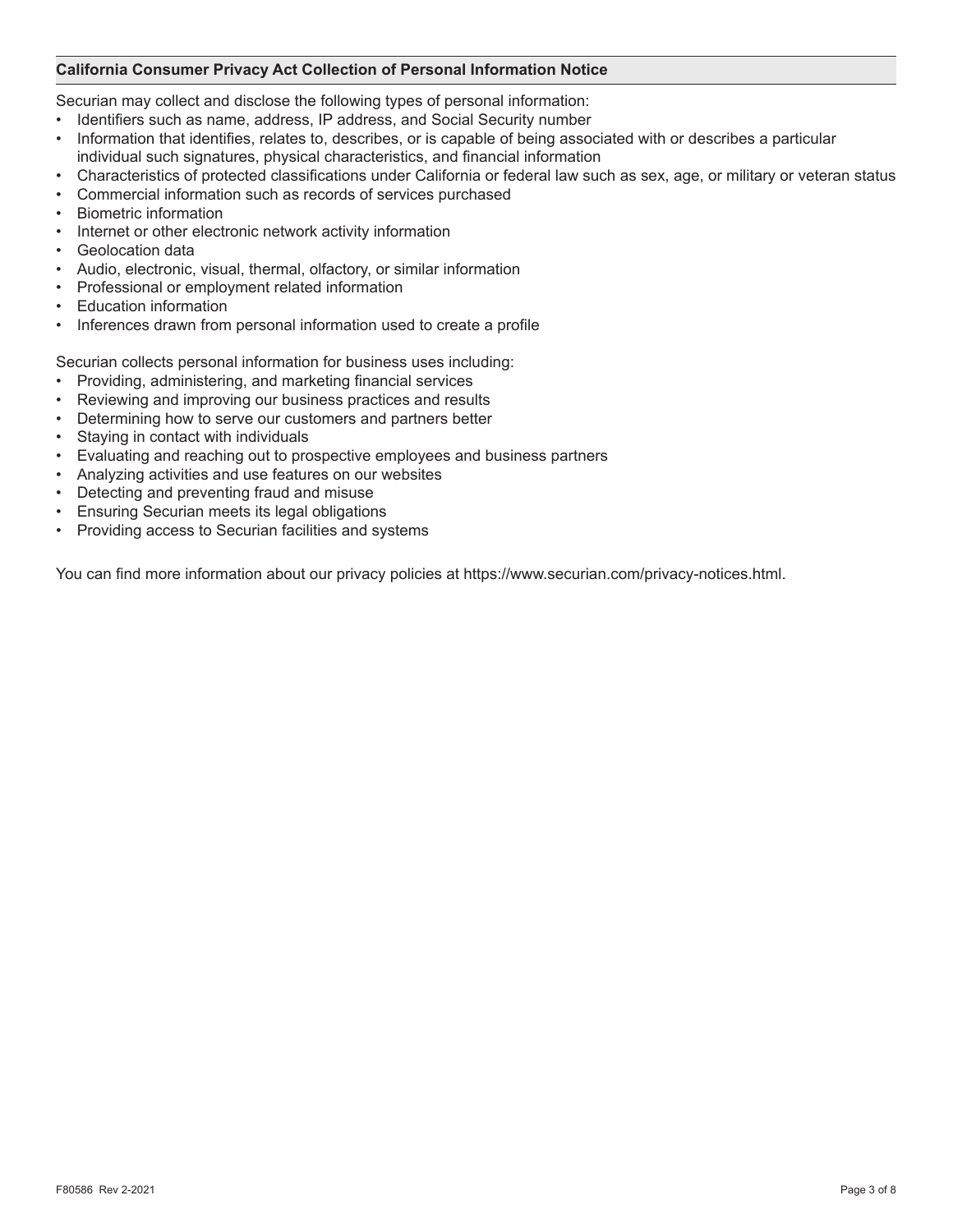## **Debit-Check Agent/Agency Authorization**

Vector One Operations, LLC dba Vector One (collectively with its affiliates, "Vector One") manages the secured web portal interactive computer service provided by Debit-Check.com, LLC ("Debit-Check"). This Debit-Check Agent/ Agency Authorization form is by and among the undersigned ("you", "me", "I" or "my"), Vector One, and the Company (as defined below) and is used by Debit-Check subscribers who desire to be granted authorization from you for the submission and/or receipt of your personal information to the Debit-Check service as necessary to conduct a commission related debit balance screening. Minnesota Life/Securian Life and its affiliates and authorized third parties (collectively, the "Company") is a Debit-Check subscriber. Accordingly, as part of the contracting and appointment process or determination of eligibility for advancement of commissions, the Company may conduct a commission related debit balance screening via Debit-Check in order to determine your eligibility and may continue to conduct periodic commission related debit balance screenings as determined in the Company's sole discretion following the engagement of any employment, appointment, contract, tenure, or other relationship with the Company.

**Access to Debit-Check Information:** You can obtain your commission related debit balance information by contacting the Vector One Agent Hotline at (800) 860-6546.

## **Agent/Agency's Statement - read carefully**

The Company is hereby authorized to obtain and conduct a commission related debit balance screening through Vector One's Debit-Check secured web portal to determine if another Debit-Check subscriber has posted that I have an outstanding commission related debit balance. I understand that the Company may consider the results of the commission related debit balance screening in order to determine my eligibility to be contracted and appointed or determine my eligibility for advancement of commissions as an insurance producer and may continue to conduct periodic commission related debit balance screenings as determined in the Company's sole discretion following the engagement of any employment, appointment, contract, tenure, or other relationship with the Company. I understand and acknowledge that the Company may obtain commission related debit balance information through Debit-Check as state law allows. I understand that my information, including my name and social security number ("My Information") may be used for the purpose of obtaining and conducting a commission related debit balance screening. I further understand that in the event of termination or expiration of my employment, appointment, contract, tenure, or other relationship with the Company, whether voluntary or involuntary, if a commission related debit balance is owed to the Company, the Company may post My Information to the Debit-Check service which may be accessed by Debit-Check subscribers until such time the debit balance is satisfied or otherwise removed.

### **Release Authorization and Fair Credit Reporting Act Disclosure (for contract and appointment purposes)**

The applicant for appointment acknowledges that this company may now, or at any time while contracted, verify information within the application, resume or contract for employment. In the event that information from the report is utilized in whole or in part in making an adverse decision, before making the adverse decision, we will provide to you a copy of the consumer report and a description in writing of your rights under the Fair Credit Reporting Act,15 U.S.C. § 1681 et seq.

Please be advised that we may also obtain an investigative consumer report including information as to your character, general reputation, personal characteristics, and mode of living. This information may be obtained by contacting your present and previous employers or references supplied by you. Please be advised that you have the right to request, in writing, within a reasonable time, that we make a complete and accurate disclosure of the nature and scope of the information requested.

Additional information concerning the Fair Credit Reporting Act, 15 U.S.C. § 1681 et seq., is available at the Federal Trade Commission's web site (http://www.ftc.gov).

I understand that I am obligated to immediately report any event that changes any of the information, in any manner, which I have provided on this application. I hereby certify that all of the information herein is accurate and complete. Finally, I acknowledge and agree that my appointment will, in part, be based on this Broker Data Sheet and background information, and any falsification, misrepresentation or omission of information from this form may result in the withholding or withdrawal of any offer of appointment or the revocation of appointment by the Company whenever discovered.

By signing below, I hereby authorize all entities having information about me, including present and former employers, personal references, criminal justice agencies, departments of motor vehicles, schools, licensing agencies, and credit reporting agencies, to release such information to the company or any of its affiliates or carriers. I acknowledge and agree that this Release and Authorization shall remain valid and in effect during the term of my contract.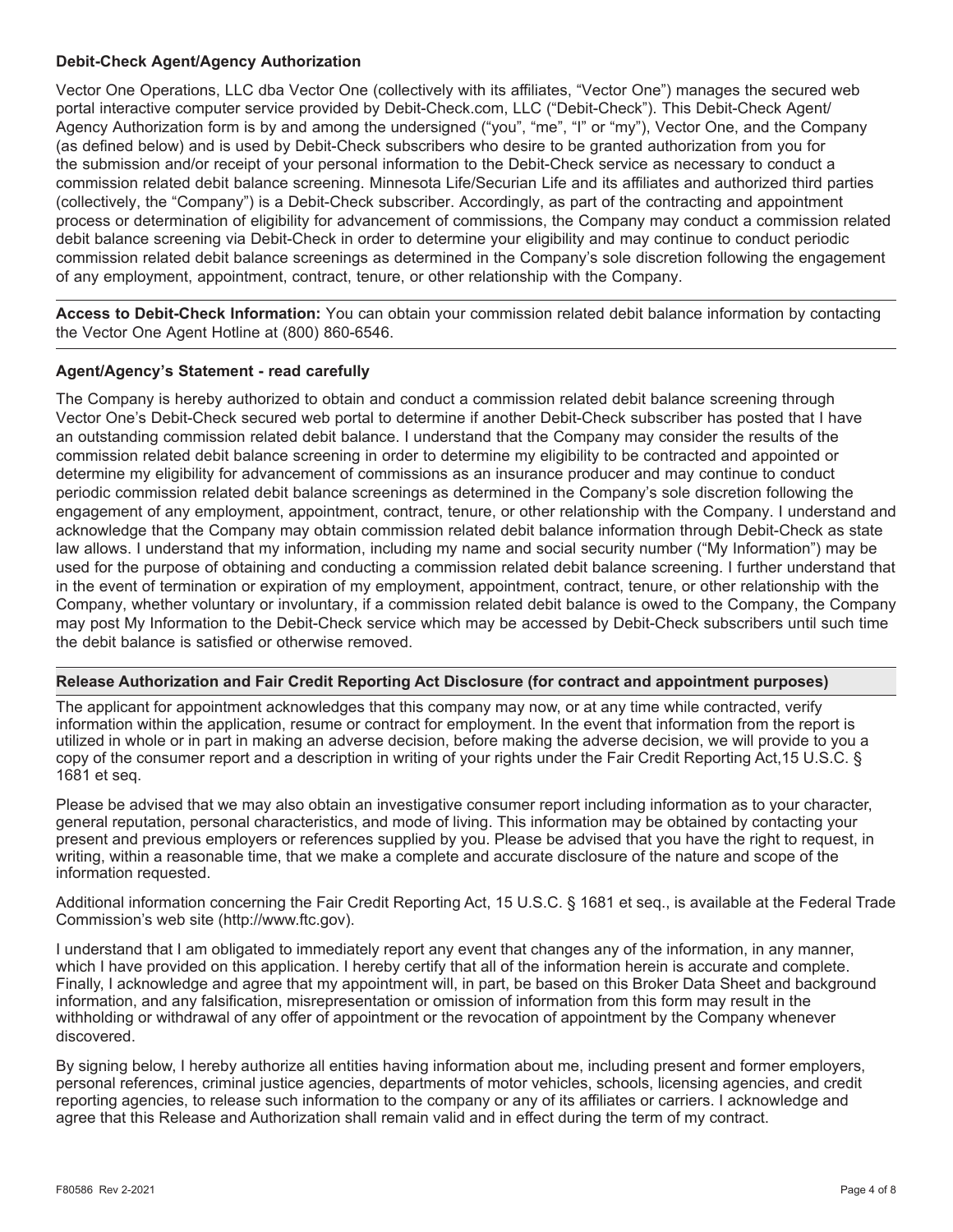| <b>Applicant Authorization/Signature</b> |                     |                   |  |  |
|------------------------------------------|---------------------|-------------------|--|--|
| Print name of broker                     | Signature of broker | Date (mm/dd/yyyy) |  |  |
|                                          |                     |                   |  |  |

#### **For Maine and New York Applicants Only**

Upon request, you will be informed whether or not a consumer report was requested, and if such a report was requested, the name and address of the consumer reporting agency furnishing the report.

**Maine residents will be provided a copy of your rights under the Maine Fair Credit Reporting Act.**

#### **For Washington Applicants Only**

The consumer reporting agency which furnished the report is Business Information Group, P.O. Box 541, Southampton, PA, 18966; for consumer compliance officer contact 800-260-1680.

# **For California, Minnesota, and Oklahoma Applicants Only**

A consumer credit report will be obtained through Business Information Group, P.O. Box 541, Southampton, PA, 18966.

If a consumer credit report is obtained, I understand that I am entitled to receive a copy. I have indicated below whether I would like a copy. Yes No (initials) (initials)

If an investigative consumer report and/or consumer report is processed, I understand that I am entitled to receive a copy. I have indicated below whether I would like a copy. Yes No (initials) (initials)

**\*California applicants:** If you chose to receive a copy of the consumer report, it will be sent within three (3) days of the employer receiving a copy of the consumer report and you will receive a copy of the investigative consumer report within seven (7) days of the employer's receipt of the report.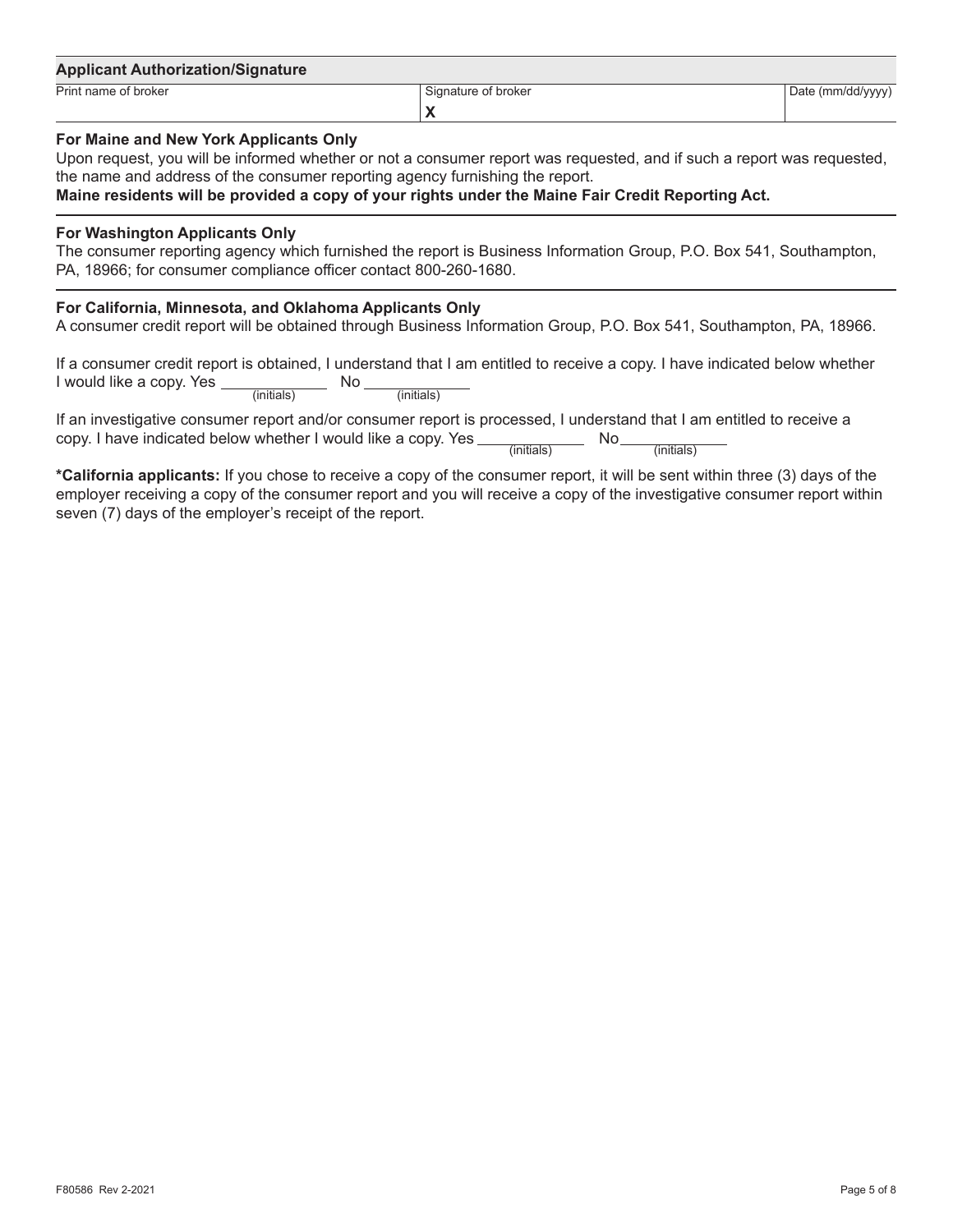### **Para información en español, visite www.consumerfinance.gov/learnmore o escribe al Consumer Financial Protection Bureau, 1700 G Street N. W., Washington, DC 20552.**

# **A Summary of Your Rights Under the Fair Credit Reporting Act**

The federal Fair Credit Reporting Act (FCRA) promotes the accuracy, fairness, and privacy of information in the files of consumer reporting agencies. There are many types of consumer reporting agencies, including credit bureaus and specialty agencies (such as agencies that sell information about check writing histories, medical records, and rental history records). Here is a summary of your major rights under the FCRA. **For more information, including information about additional rights, go to www.consumerfinance.gov/learnmore or write to: Consumer Financial Protection Bureau, 1700 G Street N.W., Washington, DC 20552.**

- **You must be told if information in your file has been used against you.** Anyone who uses a credit report or another type of consumer report to deny your application for credit, insurance, or employment - or to take another adverse action against you - must tell you, and must give you the name, address, and phone number of the agency that provided the information.
- **You have the right to know what is in your file.** You may request and obtain all the information about you in the files of a consumer reporting agency (your "file disclosure"). You will be required to provide proper identification, which may include your Social Security number. In many cases, the disclosure will be free. You are entitled to a free file disclosure if:
	- a person has taken adverse action against you because of information in your credit report;
	- you are the victim of identity theft and place a fraud alert in your file;
	- your file contains inaccurate information as a result of fraud;
	- you are on public assistance;
	- you are unemployed but expect to apply for employment within 60 days.

In addition, all consumers are entitled to one free disclosure every 12 months upon request from each nationwide credit bureau and from nationwide specialty consumer reporting agencies. See www.consumerfinance.gov/learnmore for additional information.

- **You have the right to ask for a credit score.** Credit scores are numerical summaries of your credit-worthiness based on information from credit bureaus. You may request a credit score from consumer reporting agencies that create scores or distribute scores used in residential real property loans, but you will have to pay for it. In some mortgage transactions, you will receive credit score information for free from the mortgage lender. A You have the right to dispute incomplete or inaccurate information. If you identify information in your file that is incomplete or inaccurate, and report it to the consumer reporting agency, the agency must investigate unless your dispute is frivolous. See www. consumerfinance.gov/learnmore for an explanation of dispute procedures.
- **Consumer reporting agencies must correct or delete inaccurate, incomplete, or unverifiable information.** Inaccurate, incomplete or unverifiable information must be removed or corrected, usually within 30 days. However, a consumer reporting agency may continue to report information it has verified as accurate. A Consumer reporting agencies may not report outdated negative information. In most cases, a consumer reporting agency may not report negative information that is more than seven years old, or bankruptcies that are more than 10 years old.
- **Access to your file is limited.** A consumer reporting agency may provide information about you only to people with a valid need - usually to consider an application with a creditor, insurer, employer, landlord, or other business. The FCRA specifies those with a valid need for access.
- **You must give your consent for reports to be provided to employers.** A consumer reporting agency may not give out information about you to your employer, or a potential employer, without your written consent given to the employer. Written consent generally is not required in the trucking industry. For more information, go to www.consumerfinance. gov/learnmore.
- **You may limit "prescreened" offers of credit and insurance you get based on information in your credit report.** Unsolicited "prescreened" offers for credit and insurance must include a toll-free phone number you can call if you choose to remove your name and address from the lists these offers are based on. You may opt out with the nationwide credit bureaus at 1-888-5-OPTOUT (1-888-567- 8688).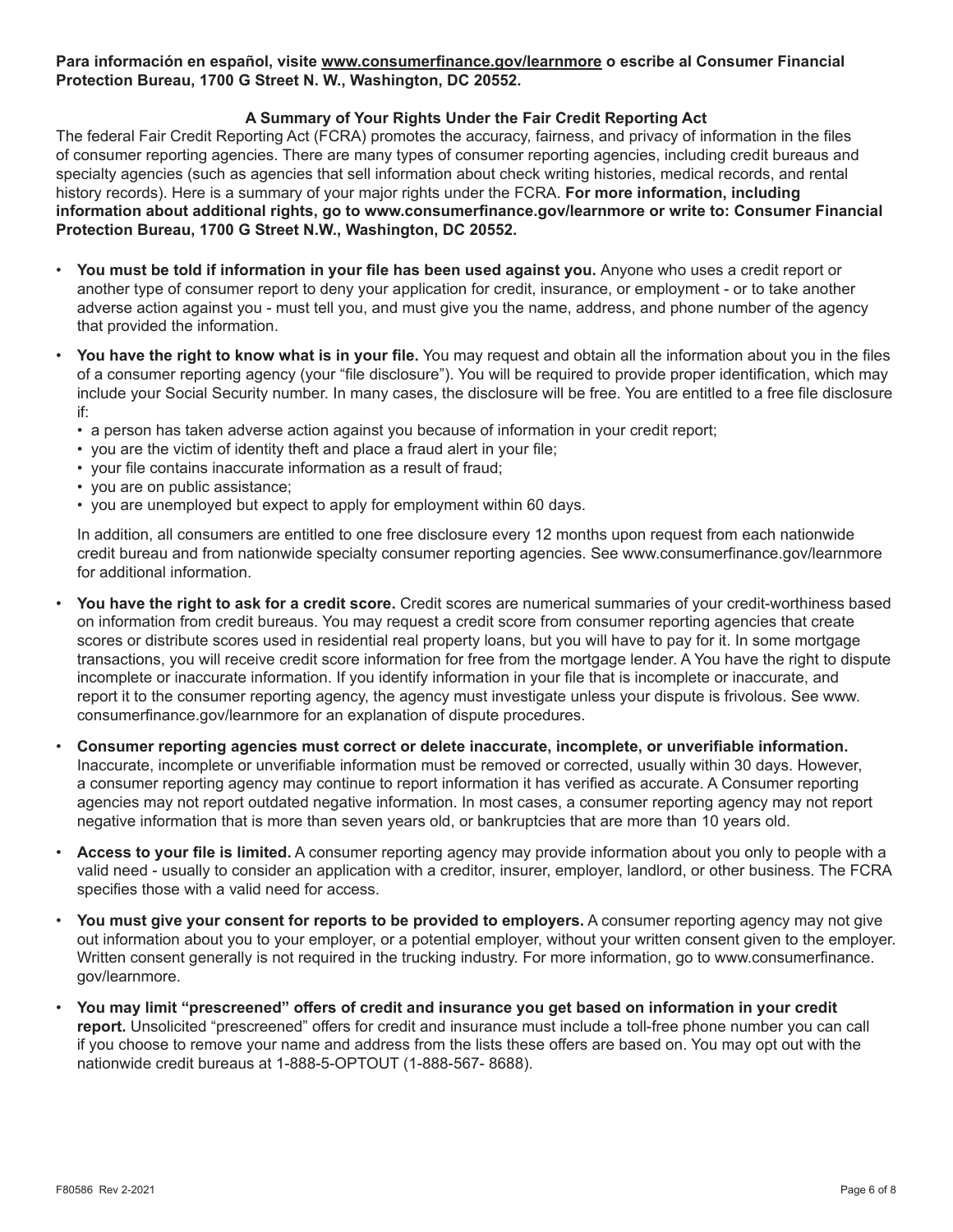**•** The following FCRA right applies with respect to nationwide consumer reporting agencies:

# **CONSUMERS HAVE THE RIGHT TO OBTAIN A SECURITY FREEZE**

You have a right to place a "security freeze" on your credit report, which will prohibit a consumer reporting agency from releasing information in your credit report without your express authorization. The security freeze is designed to prevent credit, loans, and services from being approved in your name without your consent. However, you should be aware that using a security free to take control over who gets access to the personal and financial information in your credit report may delay, interfere with, or prohibit the timely approval of any subsequent request or application you make regarding a new loan, credit, mortgage, or any other account involving the extension of credit.

As an alternative to a security freeze, you have the right to place an initial or extended fraud alert on your credit file at no cost. An initial fraud alert is a I-year alert that is placed on a consumer's credit file. Upon seeing a fraud alert display on a consumer's credit file, a business is required to take steps to verify the consumer's identity before extending new credit. If you are a victim of identity theft, you are entitled to an extended fraud alert, which is a fraud alert lasting 7 years.

A security freeze does not apply to a person or entity, or its affiliates, or collection agencies acting on behalf of the person or entity, with which you have an existing account that requests information in your credit report for the purposes of reviewing or collecting the account. Reviewing the account includes activities related to account maintenance, monitoring, credit line increases, and account upgrades and enhancements.

- **• You may seek damages from violators.** If a consumer reporting agency, or in some cases a user of consumer reports or a furnisher of information to a consumer reporting agency violates the FCRA, you may be able to sue in state or federal court.
- Identity theft victims and active duty military personnel have additional rights. For more information, visit www.consumerfinance.gov/learnmore.

**States may enforce the FCRA, and many states have their own consumer reporting laws. In some cases, you may have more rights under state law. For more information, contact your state or local consumer protection agency or your state Attorney General. For information about your federal rights, contact:**

| <b>Type of Business</b>                                                                                                                                                                                                                                                                                                                                                                                                                                                                                                                                                                                                                                              | <b>Contact</b>                                                                                                                                                                                                                                                                                                                                                                                                                                                                                                          |  |  |  |
|----------------------------------------------------------------------------------------------------------------------------------------------------------------------------------------------------------------------------------------------------------------------------------------------------------------------------------------------------------------------------------------------------------------------------------------------------------------------------------------------------------------------------------------------------------------------------------------------------------------------------------------------------------------------|-------------------------------------------------------------------------------------------------------------------------------------------------------------------------------------------------------------------------------------------------------------------------------------------------------------------------------------------------------------------------------------------------------------------------------------------------------------------------------------------------------------------------|--|--|--|
| Banks, savings associations, and credit unions with total<br>1. a.<br>assets of over \$10 billion and their affiliates.<br>Such affiliates that are not banks, savings associations,<br>b.<br>or credit unions also should list, in addition to the CFPB:                                                                                                                                                                                                                                                                                                                                                                                                            | a. Consumer Financial Protection Bureau<br>1700 G Street N.W.<br>Washington, D.C. 20552<br>b. Federal Trade Commission:<br><b>Consumer Response Center</b><br>600 Pennsylvania Avenue, N.W.<br>Washington, D.C. 20580<br>(877) 382-4357                                                                                                                                                                                                                                                                                 |  |  |  |
| 2. To the extent not included in item 1 above:<br>National banks, federal savings associations, and<br>a.<br>federal branches and federal agencies of foreign banks.<br>State member banks, branches and agencies of foreign<br>b.<br>banks (other than federal branches, federal agencies,<br>and Insured State Branches of Foreign Banks),<br>commercial lending companies owned or controlled by<br>foreign banks, and organizations operating under section<br>25 or 25A of the Federal Reserve Act.<br>Nonmember Insured Banks, Insured State Branches of<br>C.<br>Foreign Banks, and insured state savings associations.<br><b>Federal Credit Unions</b><br>d. | a. Office of the Comptroller of the Currency<br><b>Customer Assistance Group</b><br>1301 McKinney Street, Suite 3450<br>Houston, TX 77010-9050<br>b. Federal Reserve Consumer Help center<br>P.O. Box 1200<br>Minneapolis, MN 55480<br>c. FDIC Consumer Response Center<br>1100 Walnut Street, Box #11<br>Kansas City, MO 64106<br>d. National Credit Union Administration<br>Office of Consumer Protection (OCP)<br>Division of Consumer Compliance and Outreach<br>(DCCO)<br>1775 Duke Street<br>Alexandria, VA 22314 |  |  |  |